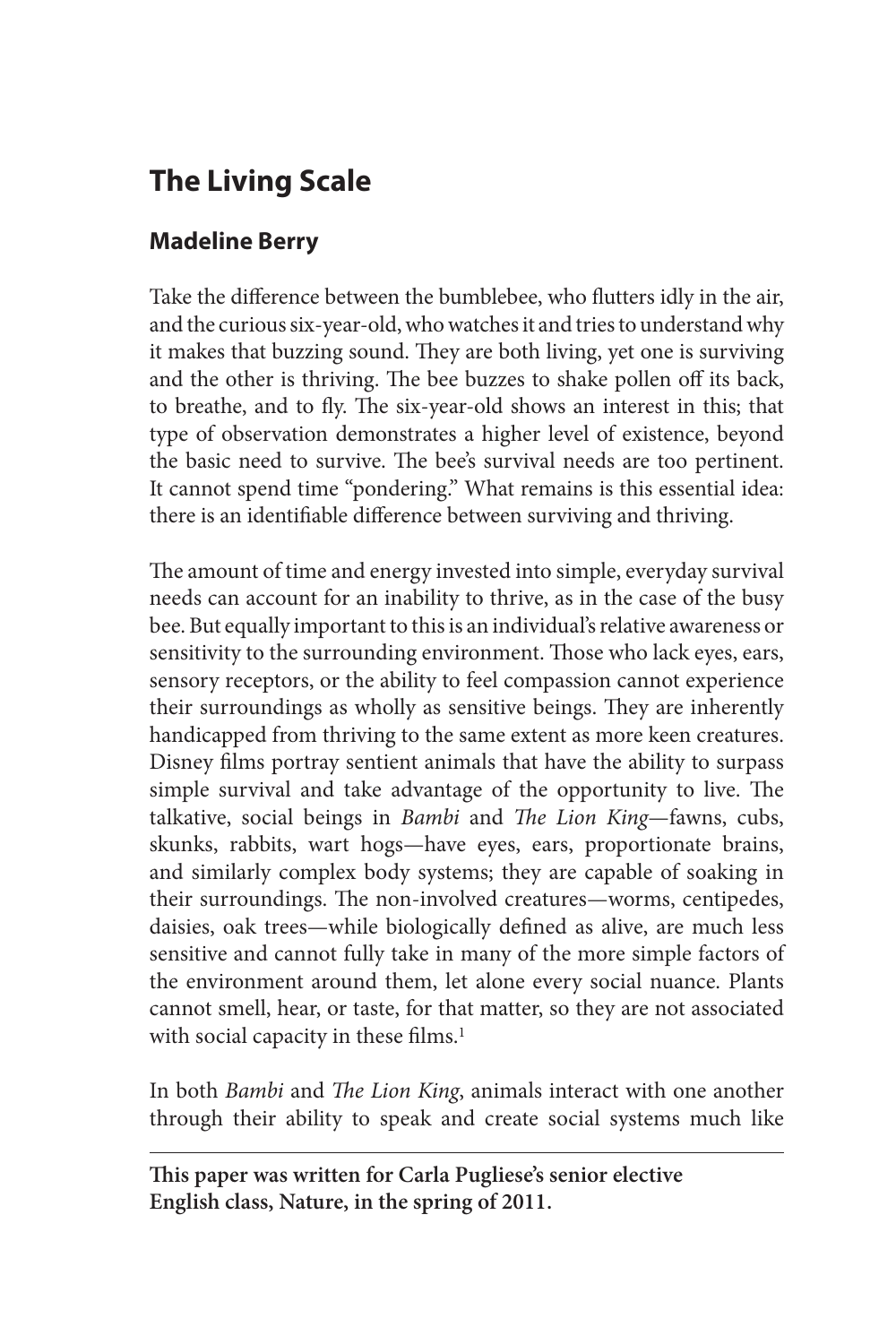### 8 Madeline Berry

human civilizations, in which the goal of living is not just to subsist, but also to experience the surrounding environment and the figures within it. However, insects and greenery are mute figures in the background; they are present, but only going about the daily processes necessary for survival. These creatures are food for the more advanced animals, not peers. In *Bambi*, the whole forest of social animals come together to see the birth of the new prince at the beginning of the film, and again for the birth of Bambi's son at the end, but insects and plant figures are not involved in either ceremony. Almost identical to this is the presentation of Simba in *The Lion King*, when only the sentient members of the animal kingdom are present. Disney pushes even further with this when he blesses these same animals with the capacity to fall in love, or, as it is referred to in *Bambi*, to be "twitterpated." Bambi falls in love with Faline, and Simba with Nala. They do not just mate but share a stronger bond indicative of higher living—one that the simple procreating organisms cannot obtain. These animals are never portrayed as having trouble finding food or a warm place to sleep at night. They have time on their hands, and they use that time to be social and speculate about their surroundings. Simba's father, Mufasa, comments on the timeless "circle of life"—insight that does not occur to the mind without deep observation, contemplation, and analysis.<sup>2</sup>

For a similar reason, pets are often presented in film and fiction as particularly sensitive and perceptive beings. The comfort that domesticated animals rest in seems to allow them freedom above and beyond mere survival. They are fed, housed, and coddled. Cats and dogs, pets with sensory capability equal to their human companions, are considered especially personified in their ability to live life above the primal state. In *The Call of the Wild*, Jack London uses a dog as his protagonist to elaborate on this common assumption about pets: that they think, feel, and act much as thriving humans do. London emphasizes this with the way that Buck "loved to run in the dim twilight of the summer midnights, listening to the subdued and sleepy murmurs of the forest, reading signs and sounds as a man may read a book."3 This dog's apparent ability to enjoy an action unrelated to his need to survive is what sets him apart. Buck runs at twilight not to look for food, but to take in his environment, to appreciate the forest, not just to live in nature but to "read" it.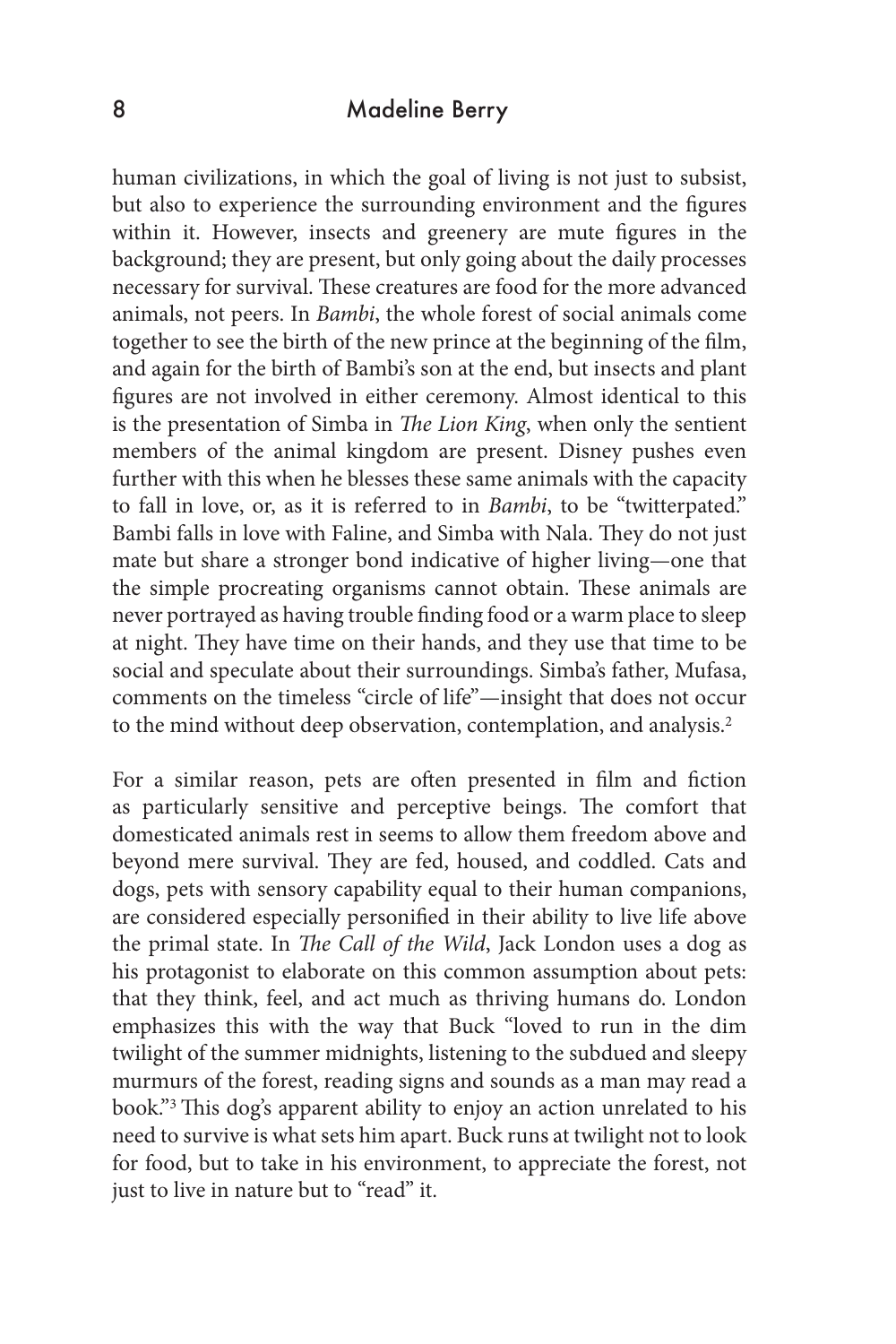Brainpower is also a factor in an individual's potential to experience the world on a higher level. A complex brain is typically representative of more complex thought. Some brains allow animals to perceive their surroundings in an analytical way, and other brains function as no more than a control center. Jim Harrison uses the concept of brain potential in his novella *The Beast God Forgot to Invent*. Following a motorcycle accident, Joe suffers from brain damage that robs him of his speech capability, his cognitive skills, and his short-term memory. For all intents and purposes, Joe is mentally retarded. Harrison narrates, "Of course he was still technically alive, but I was beginning to think that in some ways he might have a distinct edge on the rest of us."4 With this, Harrison suggests that the ability to thrive is not strictly defined. While Joe may not be able to appreciate what happened the day before nor communicate with words, he sees the world as a child does, taking in and observing each of its aspects with enthusiasm. This "distinct edge" can be seen in Joe's newfound ability to discern faint sounds and small objects in the forest. He becomes more in tune with nature than any of his human friends, connecting with ease to wolf pups in the forest. In this way Joe still thrives, just not in the same way he had before the accident. This calls into question the way that humans view other animals. Harrison reminds the reader that there is a possibility that other animals experience the world with as much interest and vigor as thriving humans do, just not in the same way.

Human fascination with dolphins proceeds in a similar way. Dolphins are notorious for their extremely high mental aptitude. Their brain-tobody ratio is second only to that of humans, and they have an intricate communication system that has inspired man-made sonar systems. In one study conducted at Hunter College, bottlenose dolphins could recognize themselves in a mirror and use it to inspect various parts of their bodies. In January of 2010, researchers at Emory University declared dolphins to be 'non-human persons,' ranking second to humans in intelligence.<sup>5</sup> This suggests that dolphins are capable of both thoughts and actions that are more advanced than what is necessary to remain alive. They may have morals, social codes, and their own language. The activists featured in the film *The Cove*, which documents the annual killings of dolphins in Taijii, Japan, use these and other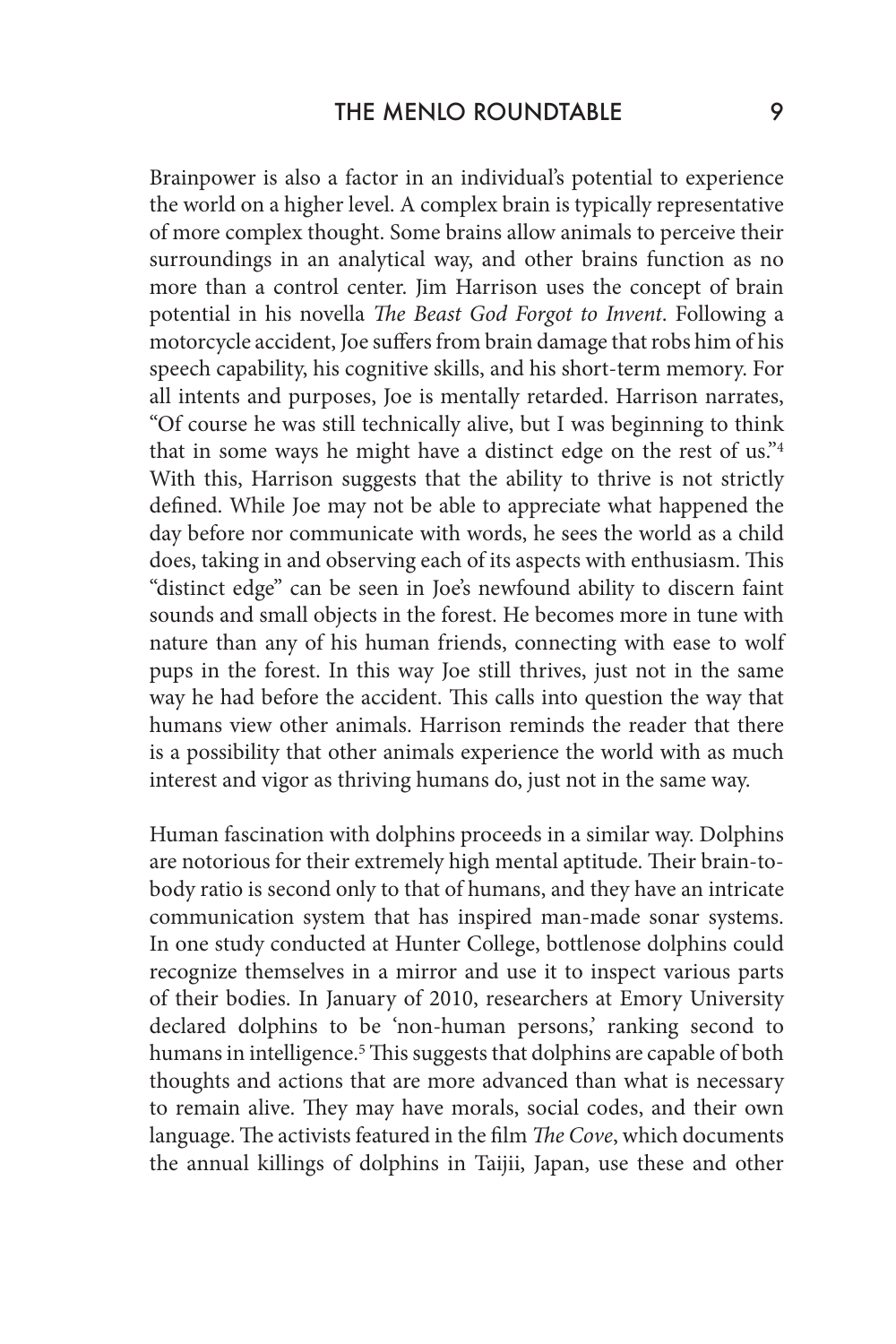### 10 Madeline Berry

possibilities suggested by the observed intelligence of dolphins to suggest that these sea mammals have an equal right to life as humans more than the cows, pigs, and chickens that are routinely slaughtered for human consumption. The notion that dolphins may experience life on the same level as humans makes their killing a more problematic act, perhaps akin to murder.6

Capacity, whether sensory or neurological, is not a definition of thriving. An individual who has that capacity may then make the choice to use the gift. The more individuals take advantage of the ability to experience the world around them, the more they can extract out of their time on earth. Especially in humans, whose intellectual abilities we understand the best, this choice to actually use the power to learn and value the surrounding world is more readily understood. Human thriving is rarely restricted by survival needs, but instead by comfort, routine, and everyday stress. Those who make the decision to live above and beyond these confinements are the ones who thrive the most. The most advanced and tangible ways that humans have risen to the challenge of immersing themselves in the many elements of the earth is through art and science. Art has been a form of expression for the way that different individuals perceive their surroundings as early as cave drawings in Chauvet 32,000 years ago. Science—the will to understand the workings of the world: its origins, its future and its present—has been an outlet for curious, complex animals with the time to put their advanced minds to work. The drive to be educated about the world is something associated only with animals advanced enough and willing to know more—something that has little to do with simple survival. This move beyond the instinctual flourishes in times of wealth and dwindles when focus must turn back to the primal need to find food and shelter. It was not until living conditions became stable that a new wave of introspection, experimentation, and expression, the Renaissance, could once again set these thriving individuals apart from their subsisting neighbors in the animal kingdom.

Ryan Murphy's adaptation of *Eat Pray Love* establishes this decision to elevate one's quality of life quite point-blank. The protagonist Liz leaves her middle-aged, unfulfilling life behind and chooses to travel to Rome, India, and Bali. In these places she starts a new, fresh life. Liz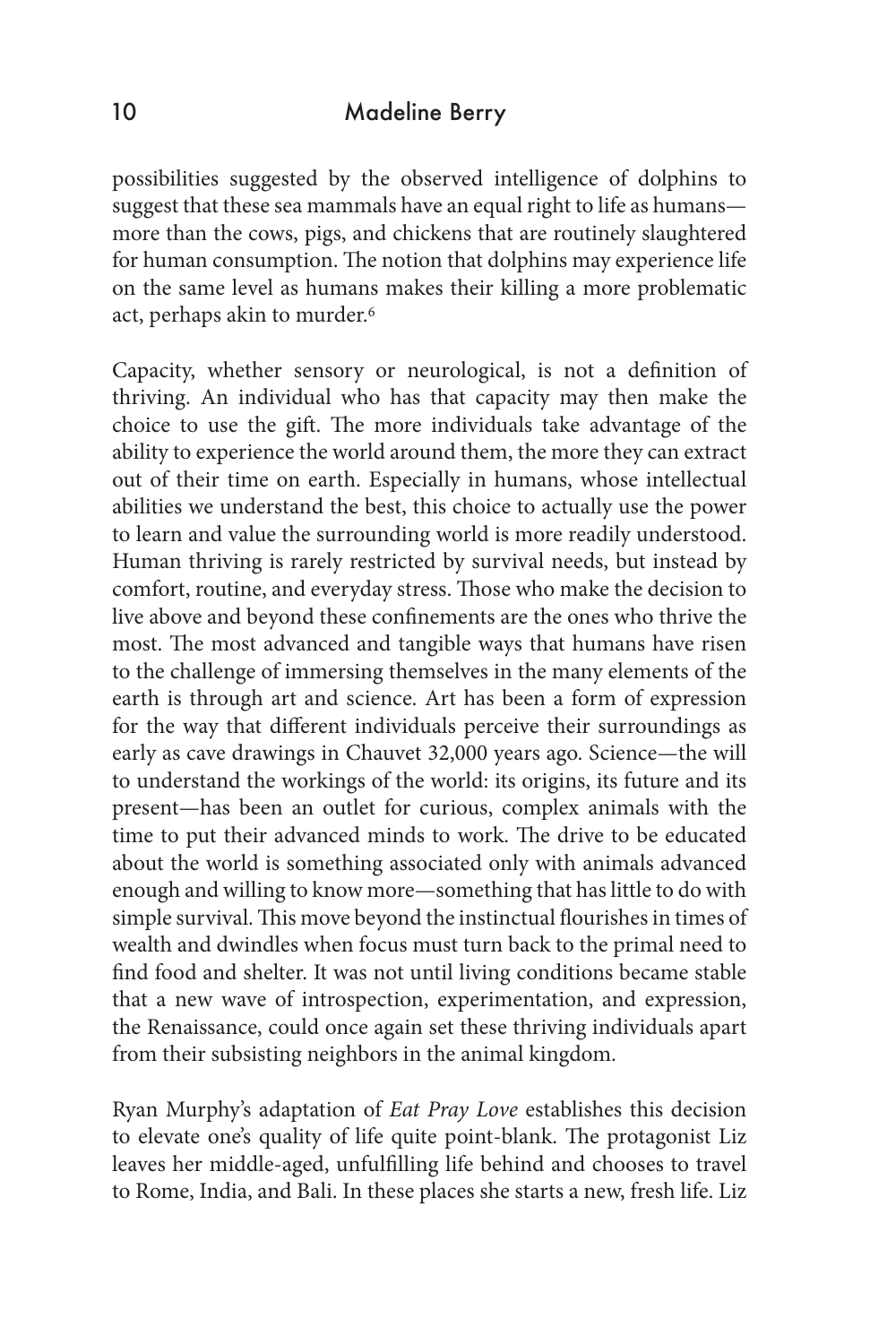defines her journey to find herself in this way: "If you're brave enough to leave behind everything familiar and comforting…and set out on a truth-seeking journey…then the truth will not be withheld from you."7 This is a textbook example of an animal identifying their life for what it is, taking advantage of that, and flourishing via sight, scent, sound, and raw intellectual experience. Liz's journey is what other humans dream of taking on but can't find the courage to actually execute.

Not everyone has the same conception as to what living life to its fullest really means. Timothy Treadwell's take on this is heavily debated. What lies beneath his apparently "foolish" actions is a novel effort to make the most of his existence. As shown in *Grizzly Man*, Treadwell makes the counter-intuitive gesture of living alone amongst dangerous beasts—thousand-pound grizzlies. It is Treadwell's escape from a life of drunkenness and lack of direction—he says of himself, "I had no life, I had no life, and now I have a life."<sup>8</sup> This new life is found in his love for the animals surviving in Alaska. He wants to know them, become their friend, watch them, and protect them. None of these things are necessary to his survival—in fact, they are evidently detrimental. He takes no precautions, refuses to use bear spray or even put up an electric fence at night. He strives to fulfill this duty as the "kind warrior" of the grizzlies so wholeheartedly that he puts his life at risk and is eventually mauled to death.9 But in doing so, Treadwell actually accomplishes more than the viewer of *Grizzly Man* who judges from the comfortable safety of his couch.

There are those who are blessed with the capacity to feel, see, taste, hear, or listen to the world. Then there are the even luckier creatures who along with these natural sensory resources are also gifted with brains so intricate that they can analyze their surroundings and even themselves. These creatures that do more than subsist—that paint, sing, write, think, love, listen—are the privileged ones. But don't think that the less fortunate organisms are unimportant or dispensable. They are the backdrop that the thriving animals can observe, study, and marvel at.